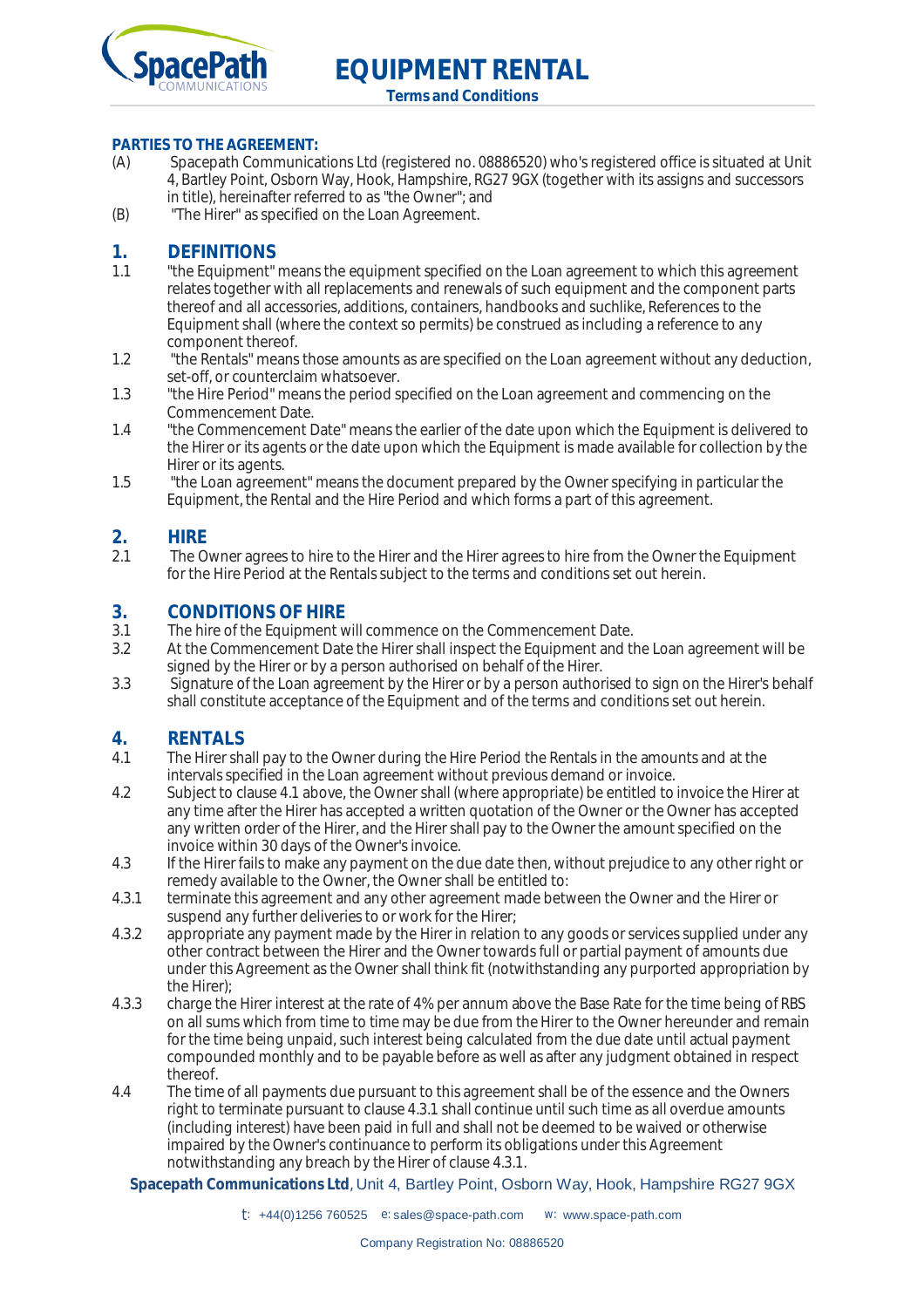

**Terms and Conditions**

- 4.5 The payment of all sums must be made to the Owner at the address specified on the Loan agreement and payment by post is at the Hirer's risk.
- 4.6 The Hirer is solely responsible for the payment of all taxes, charges or other amounts that may be levied in respect of the payment for the Rentals or for the delivery of or use of the Equipment and shall indemnify and hold harmless the Owner against any such amounts which the Owner is required to pay.

# **5. USE OF THE EQUIPMENT**<br>5.1 The Hirer may use the Equipment

- The Hirer may use the Equipment for the purposes of its business and for social, domestic and pleasure purposes. The Equipment is not to be used, and the Hirer will not permit it to be used, for any purposes for which it is not expressly designed. Further, the Hirer will not use or permit the Equipment to be used or operated in a manner contrary to any instruction notified by the Owner or to any statutory provision or regulation or in any way contrary to law.
- 5.2 The Hirer agrees that it will not:<br>5.2.1 without the prior consent of the
- without the prior consent of the Owner effect any modification to or make any alterations additions or repair to the Equipment:
- 5.2.2 remove or interfere with any identification marks or plates affixed to the Equipment nor attempt or purport to do so nor permit the same;
- 5.2.3 deface the Equipment nor add any painting, sign writing, lettering or advertising to or on the Equipment.

#### **6. DUTIES OF THE OWNER**

- 6.1 The Owner shall during the continuance of this agreement:<br>6.1.1 (unless the Hirer elects to collect or arrange collection of the
- 6.1.1 (unless the Hirer elects to collect or arrange collection of the Equipment from the business premises of the Owner) arrange delivery of the Equipment to a place agreed between both parties (at a preagreed charge) anywhere in the United Kingdom mainland:
- 6.1.2 in the event of any of the Equipment becoming temporarily unusable (other than as a result of accident, damage, theft or vandalism) endeavour to make available replacement equipment (not necessarily of the same type and age) for collection by the Hirer within 48 hours (or so soon thereafter as is practicable) after receipt of notification from the Hirer requesting the same. The Owner may at its own discretion from time to time withdraw any Equipment and substitute other equipment of similar make and type. Save as otherwise expressly provided for any replacement equipment shall be subject to the terms of this agreement to the same extent as the Equipment.

## **7. DUTIES OF THE HIRER**<br>**7.1** The Hirer shall during the co

- 7.1 The Hirer shall during the continuance of this agreement:<br>7.1.1 ensure that the Equipment is operated properly and safely
- ensure that the Equipment is operated properly and safely by persons who are competent to operate the same and in accordance with any instructions or guidance issued from time to time by the manufacturer of the Equipment or by the Owner;
- 7. 1.2 indemnify the Owner against all fines, penalties and liabilities arising in respect of any noncompliance or contravention of any law or regulation, together with the cost or expense relating thereto incurred by the Owner;
- 7.1.3 not take or allow any of the Equipment to be taken out of the United Kingdom mainland without receiving prior written authority of the Owner and, in the event of that authority being given, only on such terms as the Owner deems fit;
- 7.1.4 where the Hirer has been given permission by the Owner for the Equipment to be taken out of the United Kingdom; it is the Hirers responsibility to obtain any required export approvals/licenses for any regions where these are required;
- 7.1.5 collect from and return to the Owner, or from and to such place as the Owner shall advise, any replacement equipment made available to the Hirer in accordance with clause 6.1.2 hereof. The replacement equipment shall be returned within 24 hours after the Hirer has been notified by the Owner that the original Equipment is ready for collection, failing which the Hirer will pay additional Rentals for the replacement equipment at a rate determined by the Owner for the period during which the replacement equipment is retained by the Hirer;
- 7.1.6 bear the cost of the repair or rectification of any damage to the Equipment resulting from negligence or improper use of the Equipment by the Hirer or any person permitted by the Hirer to use the Equipment;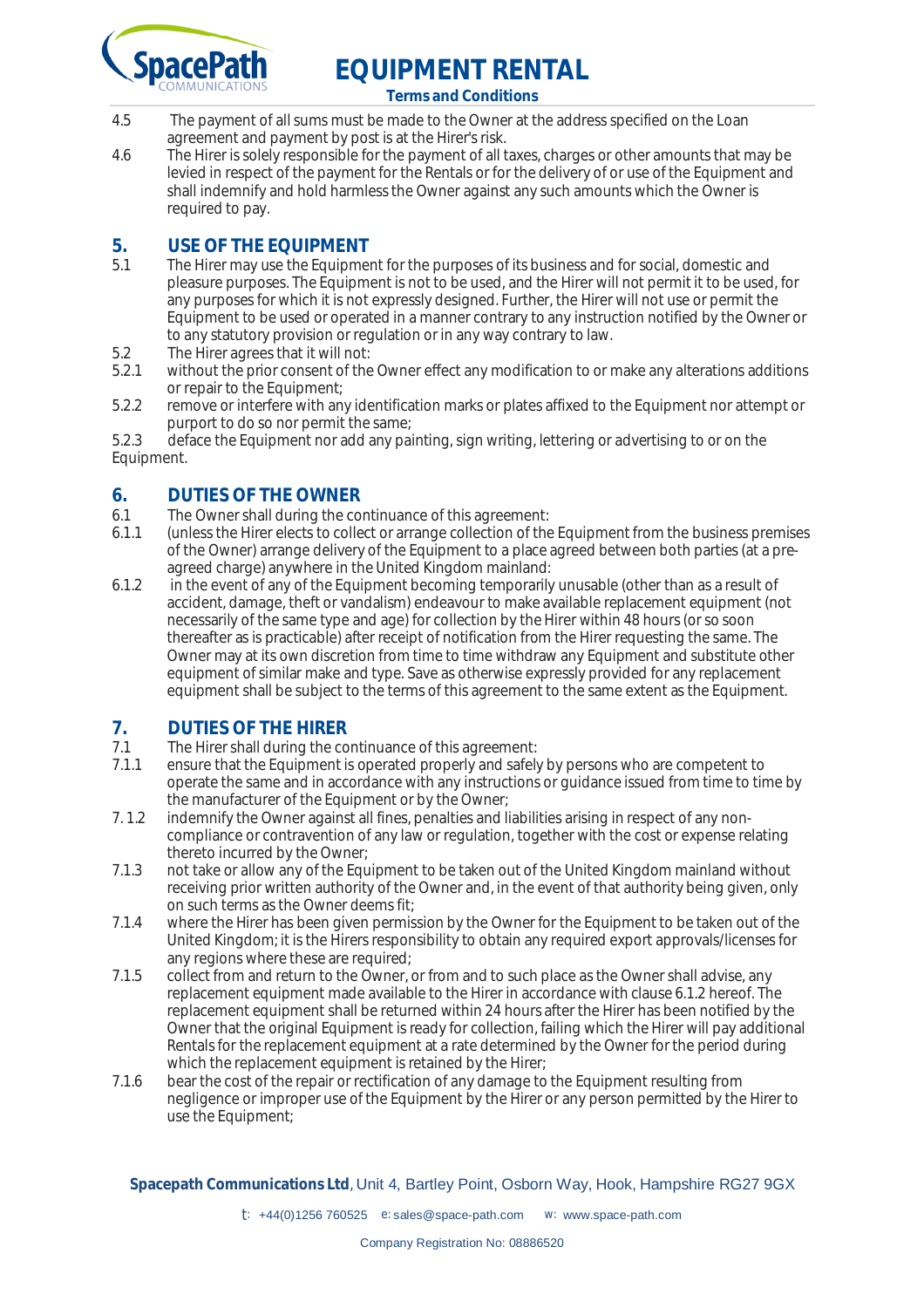

**Terms and Conditions**

- 7.1.7 pay all costs incurred by the Owner in respect of the supply and fixing of any accessories, extras or additions which may be required by law or which are fixed to the Equipment at the request of or by the Hirer;
- 7.1.8 take all necessary steps at its own expense to retain and recover possession or control of any Equipment of which the Hirer loses control;
- 7.1.9 permit the Owner or its authorised representatives at all reasonable times to enter upon any premises where the Equipment may from time to time be to inspect and test the condition of the Equipment;
- 7.1.10 notify the Owner of any change in the Hirer's address and upon request by the Owner promptly inform the Owner of the whereabouts of the Equipment; and7.1.11 in respect of the condition and maintenance of the Equipment (including any replacement equipment supplied pursuant to Clause 6.1.2 hereof) be solely responsible at its own cost for:

(a) regularly cleaning and maintaining the Equipment;

(b) subject to clause 5.2.1, promptly repairing damage to the Equipment; and (c) arranging (where appropriate) the regular servicing of the Equipment and keeping accurate records of the same.

# **8. INSURANCE**<br>8.1 The Hirer will the

- The Hirer will throughout the term of this agreement keep the Equipment (including any replacement equipment provided under clause 6.1.2 above) insured with an insurance company of good repute or with Lloyds underwriters against loss or damage from all risks. The Hirer shall notify its insurers that the Equipment is on hire from the Owner and request the insurers to endorse a note of such interest on the Policy of insurance naming the Owner as loss payee, shall on demand and before commencement of this agreement show the Owner the policy of insurance, premium receipts and insurance certificate and shall not use or allow the Equipment to be used for any purpose not permitted by the terms of the policy of insurance or do or allow to be done any thing or act whereby the insurance may be invalidated. If the Hirer shall make default in the payment of any premium in respect of the insurance the Owner may pay such premium in which event the Hirer shall repay the amount thereof to the Owner on demand. The Hirer shall indemnify the Owner against all loss or damage to the Equipment not recoverable under the policy of insurance.
- 8.2 Where any event or accident shall occur which is a risk covered by the Hirer's insurance hereunder the Hirer shall immediately notify the Owner thereof, shall not compromise any claim without the consent of the Owner, shall allow the Owner to take over conduct of the negotiations (except in relation to claims by the Hirer for personal injuries, loss of use of the Equipment or loss or damage to property unconnected with the Equipment) and shall at the expense of the Hirer take such proceedings (in the sole name of the Hirer or jointly with the Owner) as the Owner shall direct holding all sums recovered, together with any monies received by the Hirer under its policy of insurance, on trust for the Owner and paying or applying the same as the Owner directs and as herein provided. If any Equipment is declared a total loss, the hire thereof shall terminate. In such event the Owner shall apply any proceeds of insurance received by it at its option:
- 8.2.1 towards a replacement of equivalent value which replacement shall be deemed to be included in this agreement for all purposes and the Hirer shall continue to be liable to any Rental as if such loss had not taken place, or
- 8.2.2 in or towards payment to the Owner of the sum necessary to compensate the Owner for the loss suffered as a result of the loss of that Equipment.
- 8.3 The Owner shall have the right itself to repair or have repaired any Equipment which suffers damage. If the Owner does not choose to do so the Hirer shall be liable to reinstate or repair (subject to clause 5.2.1) at its own expense any of the Equipment which has not become a total loss. In any event, in the case of any damage to the Equipment the Hirer shall continue to pay Rental in respect of such Equipment during reinstatement or repair whether by the Owner or the Hirer.
- 8.4 The Hirer will be liable to pay to the Owner any amount deducted by the insurers by way of excess or in respect of damage caused to the Equipment prior to the date of total loss and (subject to the application of insurance proceeds under clause 8.2.2 above) shall indemnify the Owner against all and any loss suffered by it in consequence of the total loss of all or any part of the Equipment.

# **9. GENERAL LIABILITY**<br>9.1 The Hirer shall be solely re

The Hirer shall be solely responsible for and hold the Owner fully indemnified against all claims, demands, liabilities, losses, damages, proceedings, costs and expenses which may be brought against or incurred by the Owner as a result of any accident involving the Equipment (other than death or personal injury resulting from the negligence of the Owner or its employees or agents).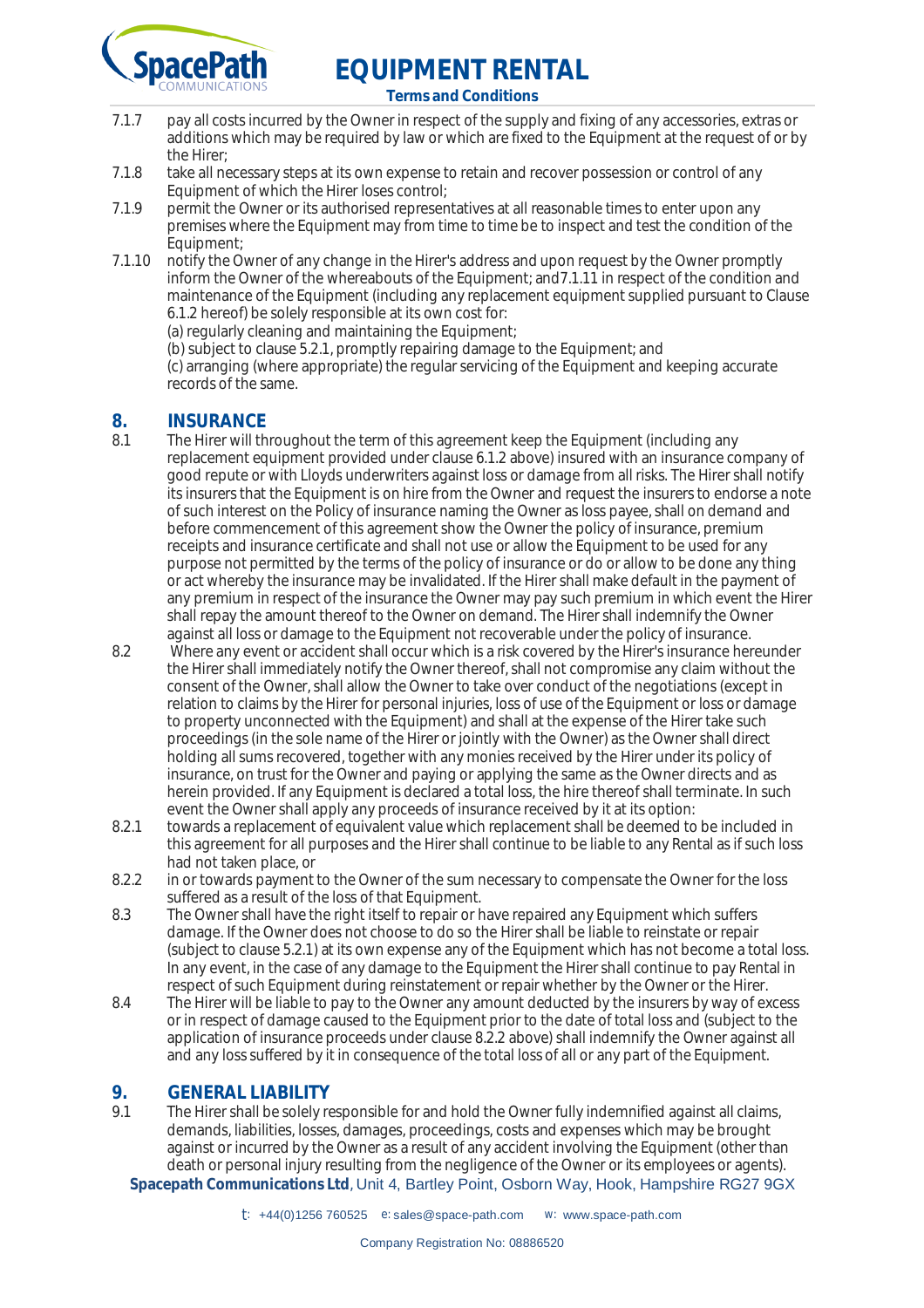

**Terms and Conditions**

- 9.2 The Owner does not hire the Equipment subject to any condition or warranty express implied or statutory in connection with the fitness for any purpose or age of the Equipment and any conditions and warranties are hereby expressly excluded insofar as permitted by Statute and (save for the Owner's liability for death or personal injury caused by the negligence of the Owner or its employees or agents in which event the Owner's liability shall not be limited) the Owner will not be responsible for any liability, claims, loss, damage or expense of any kind or nature caused directly or indirectly by the Equipment or its use.
- 9.3 The Hirer shall be solely responsible for and hold the Owner fully indemnified against all claims, demands, liabilities, losses, damages, proceedings, costs and expenses suffered or incurred by the Owner as a result of any breach or default on the part of the Hirer in the discharge of its obligations under this Agreement.

#### **10. OWNERSHIP**

- 10.1 The Equipment shall at all times remain the property of the Owner and the Hirer shall have no rights to the Equipment other than as mere bailee and the Hirer shall not do or permit or cause to be done any matter or thing whereby the rights of the Owner in respect of the Equipment are or may be prejudicially affected.
- 10.2 The Owner may assign and sell its rights under this agreement and its rights in and to the Equipment.
- 10.3 The Hirer shall not sell, assign, charge or create any encumbrance, security interest or sub-lease over or otherwise dispose of or abandon the Equipment, nor allow the Equipment to become a fixture on any land or property.

# **11. TERMINATION**<br>11.1 If the Hirer shall fail

- If the Hirer shall fail to pay any Rental or other sum under this agreement (or any other agreement made between the Owner and the Hirer) or shall commit a breach of any other terms whether express or implied of this agreement (or of any other agreement as aforesaid) or shall do or allow to be done any act or thing which in the opinion of the Owner may jeopardise the Owner's rights in the Equipment or any part thereof, then in each and every such case the Hirer shall be deemed to have repudiated this agreement and the Owner may thereupon or at any time, pursuant to clause 4.4 or otherwise within three months thereafter forthwith terminate the hire constituted by this agreement.
- 11.2 If any of the following events shall occur, namely:<br>11.2.1 If any distress execution or other legal process shall
- if any distress, execution or other legal process shall be levied on or against the Equipment or any part thereof or against any premises where the same may be against any of the Hirer's goods or other property or the Hirer shall permit any judgment against it to remain unsatisfied for seven days; or
- 11.2.2 if the Hirer, being an individual, shall die, shall suffer an interim order (within the meaning of the Insolvency Act 1986) to be made against him or enter into a voluntary arrangement or suffer the making of a Statutory Demand or the presentation of a petition for a bankruptcy order; or similar or analogous order is made or proceedings commenced or action taken in any jurisdiction outside the United Kingdom in consequence of debt; or
- 11.2.3 if the Hirer, being a body corporate, shall enter into any liquidation, shall call any meeting of its creditors or shall have a receiver or receiver and manager of all or any of its undertaking or assets appointed, or shall suffer the appointment or the presentation of a petition for the appointment of an Administrator under the provisions of Part II of the Insolvency Act 1986, or shall be deemed by virtue of sl23 of the Insolvency Act 1986 to be unable to pay its debts, or any similar or analogous order is made or proceedings commenced or action taken in any jurisdiction outside the United Kingdom in consequence of debt, then in each and every such case the hire constituted by this agreement shall ipso facto and without notice terminate and no payment subsequently accepted by the Owner without knowledge of such termination shall in any way prejudice or affect the operation of this clause.
- 11.3 Without prejudice to the foregoing, the Owner at its sole discretion may at any time and without giving any reason therefore by seven days notice in writing to the Hirer for all purposes terminate this agreement.
- 11.4 The Hirer shall upon any termination under clauses 4.3.1, 4.4, 11.1, 11.2 or 11.3 above pay to the Owner:
- 11.4.1 all arrears of Rental then due and all other sums accrued due and unpaid at the date of termination, together with interest thereon payable under clause 4.3.3 hereof; and
- 11.4.2 the cost of all repairs required as at the date of termination; and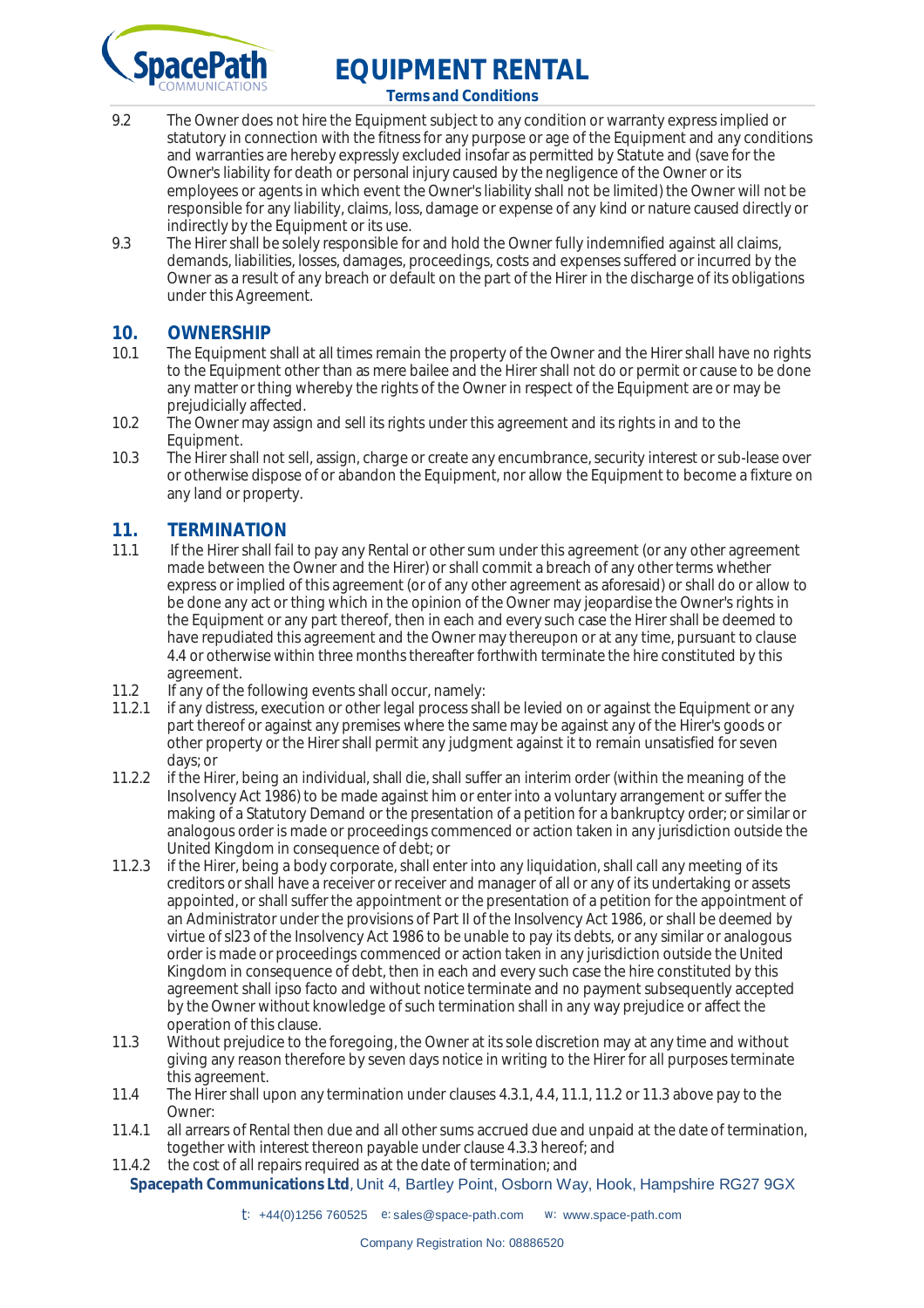

**Terms and Conditions**

- 11.4.3 compensation for the loss suffered by the Owner as a result of such termination, such loss being determined by the Owner; and
- 11.4.4 any other sums which are or become due to the Owner or to which the Owner is or may be entitled by way of damages.
- 11.5 The termination of this agreement shall not affect the rights of the Owner or the liabilities of the Hirer subsisting at the date of termination of this agreement.
- 11.6 On termination of the hire howsoever or whenever occasioned or on expiry of the Hire Period, the Hirer shall no longer be in possession of the Equipment with the Owner's consent and shall (unless otherwise agreed with the Owner) forthwith return the Equipment to the Owner at such address as the Owner may direct in good working condition and at the Hirer's expense and risk. Without prejudice to the foregoing or to the breach by the Hirer of this agreement or any other rights hereunder, the Owner or its authorised representatives may at any time after such termination or expiry of the Hire Period without notice retake possession of the Equipment and for such purpose may enter upon any premises belonging to or in the occupation or control of the Hirer and the Hirer shall be responsible for all costs, charges and expenses to be incurred in retaking possession of the Equipment as aforesaid. The Hirer shall also bear the reasonable costs incurred by the Owner at any time in ascertaining the whereabouts of the Equipment and/or the Hirer.

## **12. CONTINUATION PAYMENT**<br>12.1 Without prejudice to the provision

- Without prejudice to the provisions of clause 11.6 hereof, as from the due expiration of the Hire Period and until such time as the Equipment shall have been returned or where the Equipment is returned damaged the Equipment is duly repaired the Hirer shall pay by way of recompense for the continued use of the Equipment and for the Owner's inability to hire the equipment to other person's, a daily sum (payable in arrears) at the same rate per day (pro rata if the rate in the Loan agreement is expressed as other than per day) as the Rental payments were previously due in respect thereof in addition to any amounts payable by the Hirer to the Owner for the repair of any damaged Equipment pursuant to clause 7.1.5 or for any costs, liabilities, expenses, damages or other loss suffered by the Owner as a result of the late return of the Equipment and/or the Equipment being returned damaged pursuant to clause 9.3.
- 12.2 This clause shall not confer upon the Hirer any right to the continued use or possession of the Equipment.

## **13. VALUE ADDED TAX**<br>13.1 All sums due from the Hir

13.1 All sums due from the Hirer to the Owner shall be increased to include VAT at the rate or rates for the time being in force.

## **14. OWNER'S INTERVENTION**<br>14.1 If the Hirer fails to comply with of

If the Hirer fails to comply with or commits a breach of any provision of this agreement, the Owner may without in any way being obliged to do so or responsible for so doing and without prejudice to the ability of the Owner to treat that non-compliance as an event entitling it to terminate this agreement under clause II hereof effect compliance on behalf of the Hirer whereupon the Hirer will become liable to pay immediately any sums expended by the Owner together with all costs and expenses including legal costs in connection therewith.

# **15. FORCE MAJEURE**<br>15.1 Although the Owner v

Although the Owner will use all reasonable endeavours to discharge its obligations under this agreement in a prompt and efficient manner, it does not accept responsibility for any failure or delay caused by circumstances beyond its control.

#### **16. FORBEARANCE**

16.1 No forbearance, indulgence or relaxation on the part of the Owner shown or granted to the Hirer in respect of any of the provisions of this agreement shall in any way affect, diminish, restrict or prejudice the rights or powers of the Owner under this agreement or operate as or be deemed to be a waiver of any breach by the Hirer of the terms and conditions of this agreement.

#### **17. CONCURRENT REMEDIES**

17.1 No right or remedy herein conferred upon or reserved to the Owner is exclusive of any other right or remedy herein or by law or equity provided or permitted but each shall be cumulative of every

**Spacepath Communications Ltd**, Unit 4, Bartley Point, Osborn Way, Hook, Hampshire RG27 9GX

t: +44(0)1256 760525 e: [sales@space-path.com](mailto:sales@space-path.com) w: [www.space-path.com](http://www.space-path.com)